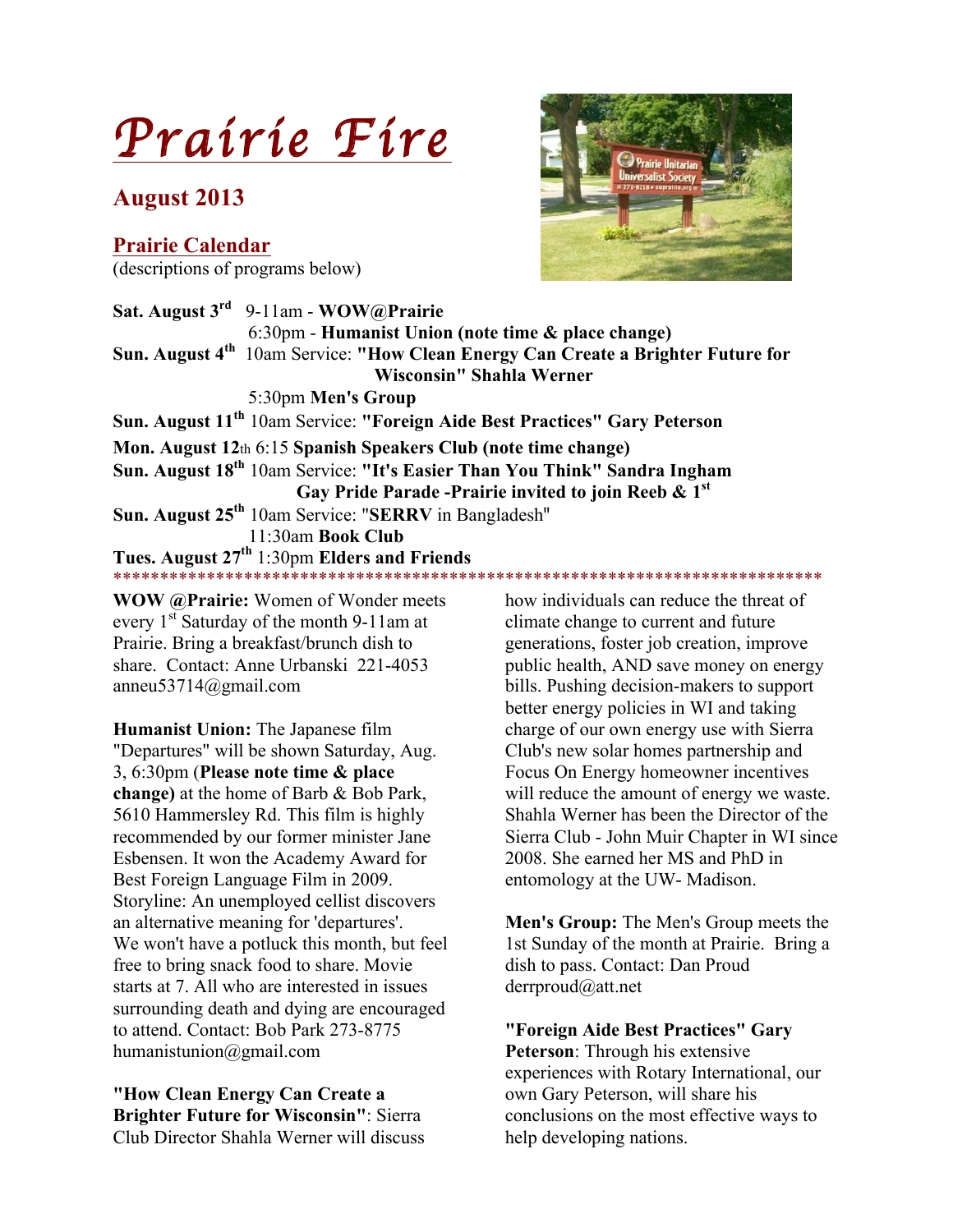**Spanish Speakers Club**: Meeting at Audrey Shomos home, 134 Grove St., Evansville. **(Note earlier time: 6:15pm)** Contact: Rosemary Dorney 238-4382

**"It's Easier Than You Think" Sandra Ingham:** Rev. Sandy will take a playful look at the "Buddhist Path to Happiness", with help from some Buddhist friends, Sylvia Boorstein and Joanna Macy, among others. We will consider the Four Noble Truths and the Eightfold Path or the Eightfold Dot, as Boorstein calls it. And, we will contemplate these Buddhist teachings in plain language and with periods of meditation -- don't worry, short meditations! See you then!

**Gay Pride Parade -** Details not available at this time.

http://www.wisconsincapitolpride.org/

"**SERRV in Bangladesh":** A lot of people, while they support and purchase SERRV products, don't understand that aspect of SERRV is only half of their business. They are committed to sponsoring development projects around the world, which help grow their partners' capabilities and strengthen their businesses. One such project is in Bangladesh. Given the recent Rena Plaza factory collapse tragedy where 1100 garment workers were killed instantly, SERRV's Bangladesh project could be one answer to remedy this problem.

**Book Club:** The New Jim Crow: Mass Incarceration in the Age of Colorblindness, by Michelle Alexander. This is the UUA's Common Read for 2012-2013. You may have heard how the percentage of black and brown prisoners is way above their proportion in the population. Does this mean people of darker colors are more prone to crime? You'll learn why the percentages are so high and you will be angry. The WISDOM/MOSES group that is working to promote alternatives to prison also suggests this book. Suggested by Molly Plunkett and

Mary Mullen. Contact: Mary Mullen: 298- 0843; mmullen@chorus.net

**Elders and Friends:** Do come to the August Elders meeting on Tuesday, August 27th at 1:30, where we will have an especially pertinent discussion: "U.S. Surveillance: Does this threaten our civil liberties?" Bring a snack to share if you wish. We Elders meet once a month to talk, and to share warmth with you. Held at Oakwood Village, Nakoma Room...on Mineral Point Rd. Contact: Nancy Garst: 230-3392 or Rosemary Dorney: 238-4382

## **...and Now a Word from the Rev.**

The biggest challenge people encounter when trying to build sustaining, viable, efficient, exciting, highly functioning communities is communication. Human beings are just not very good at communicating with each other. Most of us could use a course in Communications 101, myself included.

During the past several weeks, I have been reminded several times of the importance of good communication in building relationships with each other and in maintaining a healthy organization. I have encountered this challenge in every congregation I have been part of, either as a lay person or as a minister. The specifics are not important.

What is important is that we: train ourselves to really, truly, deeply listen to each other, without blaming or judging; be as honest with each other as possible; develop "thick skins" so we don't take feedback to mean we are unworthy or unlikable; hear constructive criticism without getting defensive; accept compliments graciously; applaud those who tell the truth as they see it; acknowledge mistakes; and forgive ourselves and others. Only then will we be able to move on, always remembering the greater, common good. For us at Prairie the common good is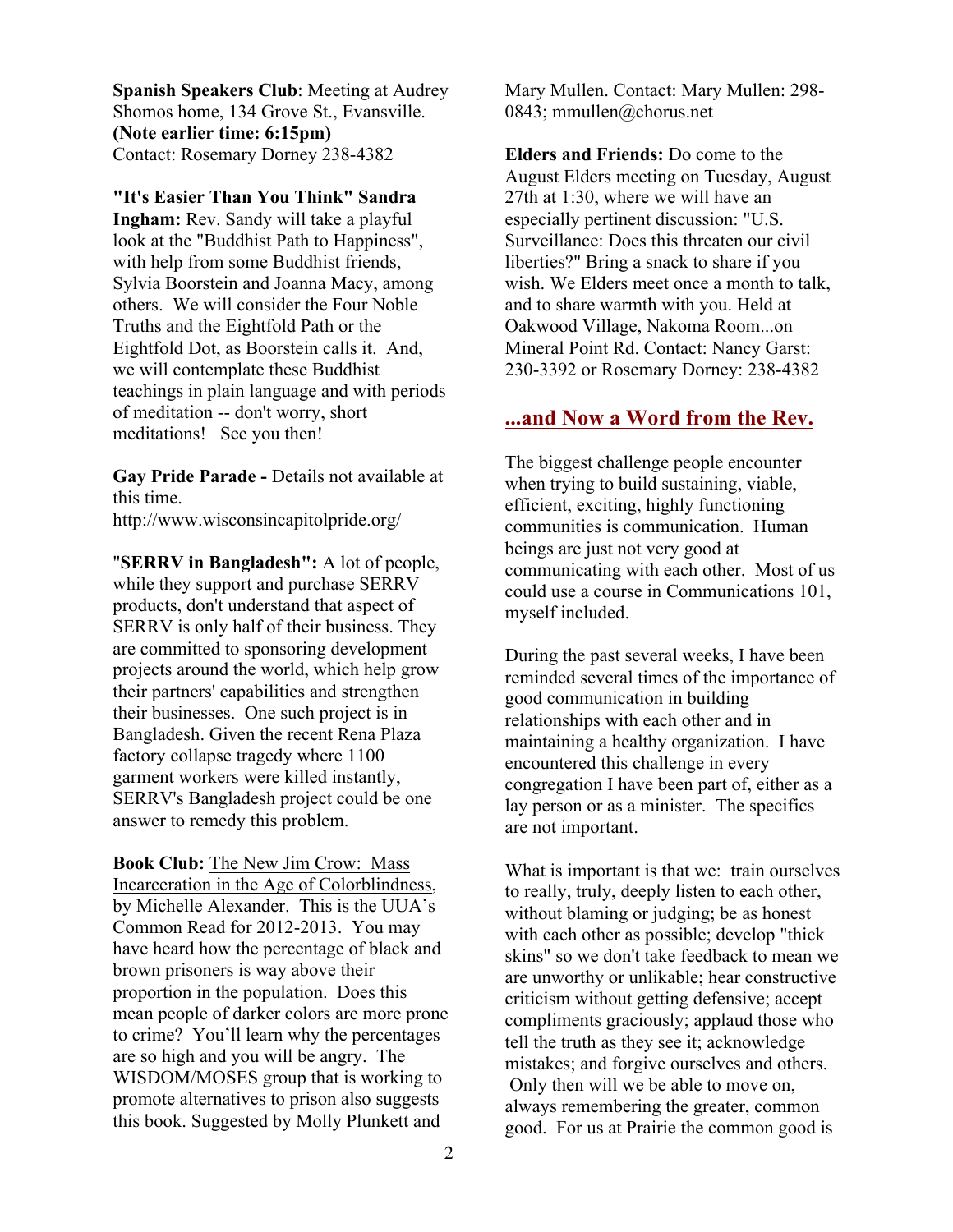working towards an even stronger organization and beloved community. The greater good is remembering that we are entrusted with an amazing, rich tradition and our job is to cherish, celebrate and strengthen that tradition, then hand it off to succeeding generations.

Maybe you can spend August practicing all of the above. This is not easy "stuff". I have been intentionally working on it for almost 40 years and I still struggle mightily! But, it's worth it -- GOOD LUCK! =Rev. Sandy

#### **The President's Corner**

By now, you have probably gotten a letter from the Finance Committee summarizing all of your financial contributions to Prairie in the last year. These information filled personal documents represent untold hours of work, especially on the part of Kathy Converse, Patty Stockdale and Al Nettleton. There has been so much financial activity during the past year. It has included the 6 month fiscal year ending December  $31<sup>st</sup>$ , the pledges for the current year, the additional pledges for this year, the Service Auction, the Retreat and everyone's generous gift to purchase "the house next door" (name still needed). To complicate things, there were problems with the automatic withdrawals of members who give regularly through ACH. Kathy and Patty untangled this web of giving and have provided each of us a clear and easy to read chart of what was given to what as well as what is to come. I cannot thank them enough for their gift of time, persistence and skill. It is working with such wonderful people that makes being President of Prairie so gratifying.

There are many tasks yet to come and all of us can find a role to take. Dirk Herr-Hoyman is still recruiting helpers for renovation of the house. The various Prairie committees plan to host a "Committee Fair" sometime in September. We hope to make

this a fun event for everyone and there is no doubt in my mind that you will find something through one or more of these committees that piques your interest and matches your skills. Not all jobs require a large time commitment. Some are one time things (like bringing soup or helping with the auction), some are easy but repetitive (like making coffee or bringing flowers), and some require a deeper level of commitment and creativity like teach in the RE Program or being a member of the Program Committee. All are enjoyable if you find the right fit, so think about it and be sure to put the Committee Fair on your calendar when the date is announced. -Barb Park

## **Out and About with the Prairie Community**

**Pat Watkins**, a long time Prairie member, has been diagnosed with a metastasizing lung cancer. Despite radiation therapy, which has left her fatigued, Pat retains her indefatigable spirit and sanguine perspectives. She's at home cleaning up her business and personal papers. Fortunately, Pat's daughter Leslie works nearby and is able to attend her regularly. Pat welcomes phone calls and cards, but requests you schedule visits in advance.

Don't know Pat? Here is a bit of her history with Prairie. Pat has contributed much to the life of Prairie Society over the years. She has brought unique perspectives to our congregation in the many programs she has presented and thoughtful observations on the programs of others. She served many terms on the Executive Board as Secretary and served on or was chair of many standing committees, most notably as long-standing chair of the Denominational Affairs Committee. She has been our champion of larger Unitarian Universalist denominational perspectives and fought to assure we contributed to and were informed of them. She has supported our participation and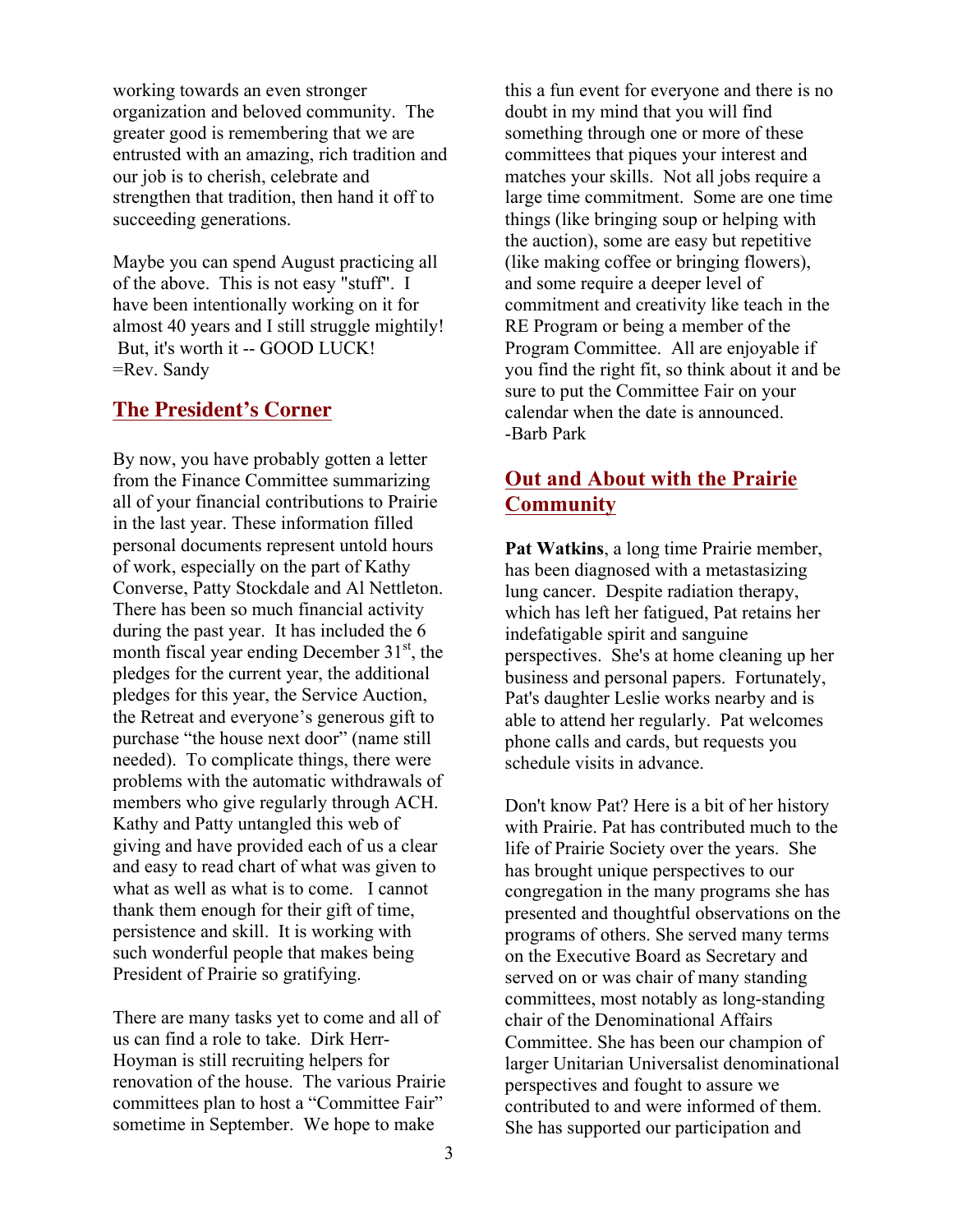training in Midwest Regional conferences and business affairs. Pat has been a consistent generator of ideas for improvements and fund-raising including organizing and enacting innumerable bus trips for arts and cultural enhancement. She is an ever-vigilant watchdog of our by-laws and stickler for their use and application.

Yet Pat has never been content to let us rest on our laurels and has continued to push us to innovate and improve. Before Prairie had paid staff, Pat volunteered to be Prairie's first Administrator and thus proved its value to the Society. Pat has been very active in many other community organizations, but those of us who enjoy a vibrant religious society owe much to her efforts. Thank you Pat, we wish you well and hope you are able to return to Prairie on a Sunday soon.

**Gary Gates** recently had knee replacement surgery [partial]. His recovery is proceeding rapidly but the doctor says it could be 3 to 6 months before he feels the full benefit [or finds out that partial wasn't enough]. Gary seems convinced that 3 to 6 weeks will be enough to be fully active. He doesn't seem to understand the inconsistency of having full confidence in his doctor to do the surgery but not wanting to listen to the doctor about how long recovery will take. You go, Gary!

**Barb Park** had abdominal surgery July 19<sup>th</sup>, and stayed at the hospital most of Saturday. She's recovering, getting better daily, but still can't sit comfortably. Bob is taking good care of her! She would love to have visits, but doesn't need anything else. Thanks to everyone who sent her cards!

**Rev Sandy** has begun her move to an apartment of her own. It will take til Sept. to complete the move. She thanks all who have helped so far. Sandy will also be taking some study time from Aug. 4<sup>th</sup>-14<sup>th</sup>. She will still be available via email or phone, but not in person.

#### **A Chatauqua Summer**

I wanted to share a little about my favorite place to vacation – a place that may appeal to Prairie folks. For the last five years I have been going for a week to Chautauqua Institution, a kind of summer camp, summer school, historic town on a large lake in southwestern New York State. It is a place where I vacationed every summer in the 1950s.

Chautauqua was started in the late 1870s as the first summer school, a kind of conference and meeting spot for Sunday school teachers interested in music, art and books. This is the origin of the Chautauqua movement, a traveling lecture series. A cultural mecca for well over a century, Chautauqua is an extraordinary place, steeped in history and Victorian architecture, a utopian spot where people come to learn, study, perform, play, all within the institutional gates of the community. Gate fees are charged which enable visitors to attend programs and concerts at no cost. It is not an inexpensive spot, just a thoroughly engaging, stimulating one – and very beautiful.

Each week there is a theme to the programs presented in two large open amphitheaters. The recent week I was there the theme was "Markets and Morals and the Social Contract," a provocative subject with excellent speakers in morning and afternoon sessions. Every evening there was a concert. I took a course in the poetry of Rumi each noon. Families enjoy a range of recreational and learning activities; kids are everywhere. I loved it then and still do.

(continued on p. 5)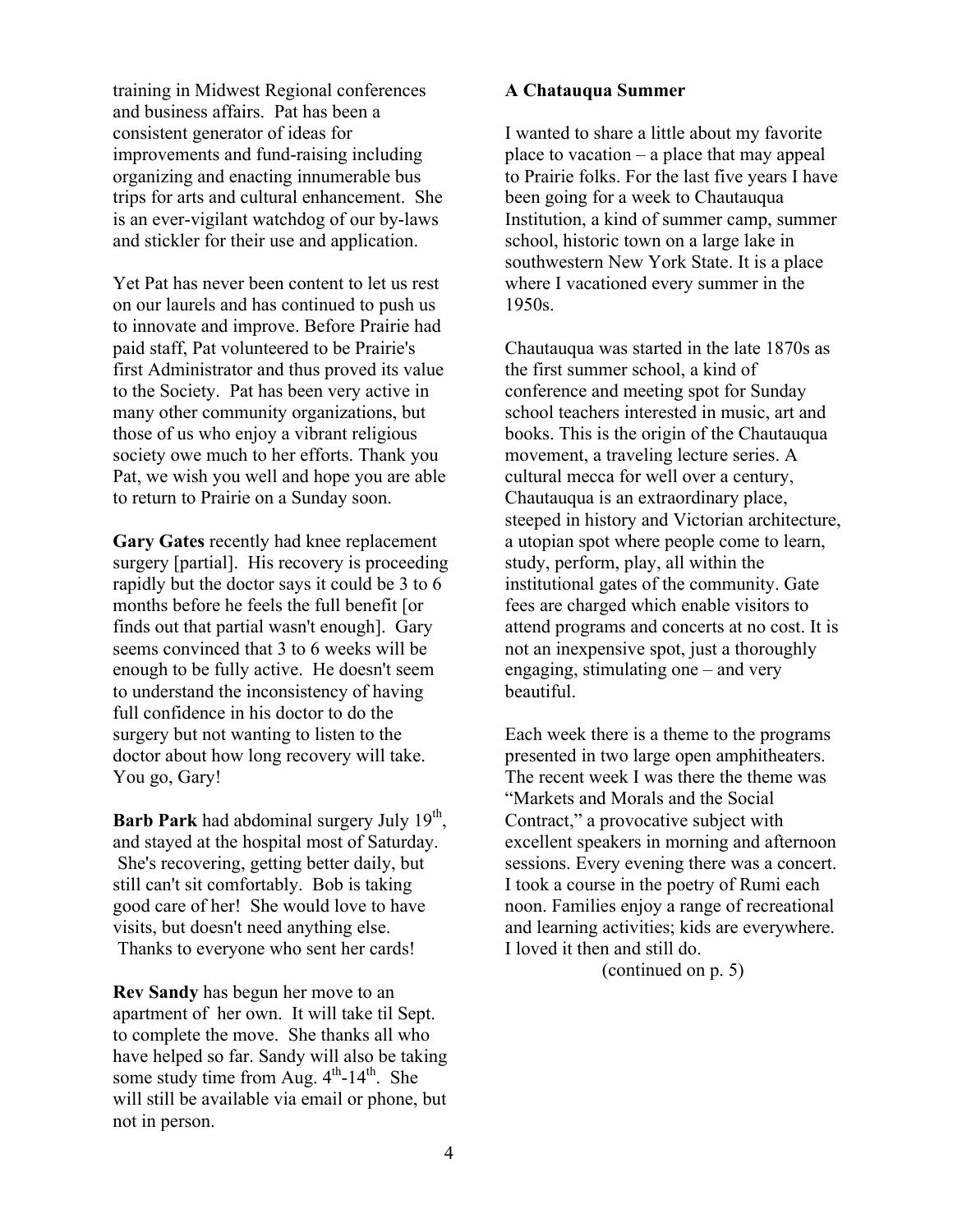

With a strong commitment to religion, the various denominations and faiths have houses there where you can stay; there are also other accommodations available. The UU House was re-instated in 2009 after a long absence and offers a charming house with about a half-dozen rooms (and great demand). The house is part of the UU Fellowship there that holds services and offers a series of lectures on ethical topics.

If you are interested in architecture, spirituality, and utopian communities, this is a glorious spot, a gem. Have a look: www.ciweb.org. -Anne Lundin

### **Prairie News**

#### **Prairie Expansion @ 2006 Whenona**

The work on expanding our space into the house next door took off in July. There were work parties several times each week with carpet and fence removal being the most notable. Already the new space is being utilized, as storage for Housing and Property has been shifted from Prairie's furnace room to the basement of 2006. Thanks to the many helping hands, which have already participated!

Plans are being made for renovations with the help of our architect Todd Barnett of Barnett Architecture. Todd is looking into changes for a 1st floor accessible bath, removing walls to enlarge the living room, combining 2 bedrooms for RE space, and adding a parking lot on the Crawford side of our property. Two offices are slated for the 2nd floor on the south side, which faces our main building. Soon it will be time to pick materials and colors for flooring, walls etc. Let me know if you are interested in working on these choices.

The work parties will continue through August, though the pace may slow down due to vacations. Among the tasks to get done are: moving interior doors, cleaning walls and floors, painting window sash, removing bushes and other landscaping. The next big work item that can involve many hands is painting, as we will be repainting the entire inside. I don't have a time yet for the painting, but I am hoping to fit it in just before the start of the school year.



**Before**

Some of you have asked about contributing items. At this time, we are not ready to take anything (need to keep the space clear), but we can look at potential contributions. Talk with either myself, or Al Nettleton, if you have items to donate. No, we don't have an official list of what we need yet. Among the items already contributed are chairs, wood flooring, and an outdoor playset.



**After**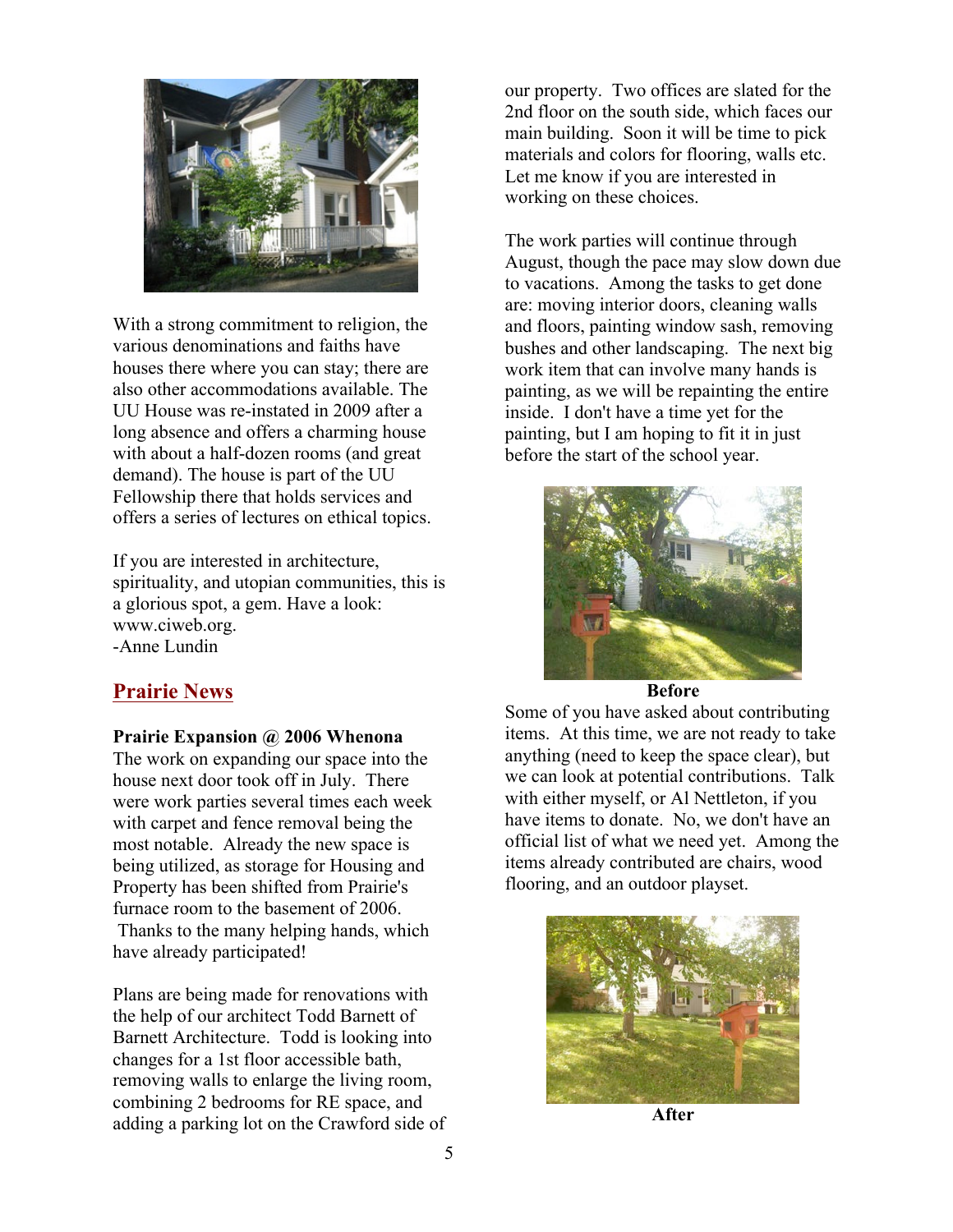Please consider how you can participate in the growth of Prairie and let me know how you'd like to fit in! - Dirk Herr-Hoyman

## **Who's New at Prairie**



**Kent Wenger** 

I was born in Pittsburgh, Pennsylvania, and grew up in Pittsburgh and Green Bay. While living in Pittsburgh my family attended a Mennonite church (Mennonite is the religious background on both sides of my family), but when we moved to Green Bay there were no Mennonite churches in the area, and our churchgoing pretty much stopped at that point. I guess you could say that I found my way to Prairie because I'm looking for community without the dogma that made no sense to me.

I came to Madison in 1983 to attend the UW (after also attending UW-Green Bay and Northwestern), and eventually ended up getting a degree in computer sciences. I currently do programming on several research projects at the department of computer sciences at the UW. My wife Sue does data collection and analysis for the cardiac surgery department at UW Hospital (she has both a nursing degree and an art degree from UW).

When I'm not working, I like to bicycle and travel (combined, if possible) and play with our three-year-old miniature schnauzer Theo. I'm also trying to build a small model railroad in whatever time I have left over after that.

## **RE Circle of Friends**

I'm back! I had a nice three week study break and learned a lot about our Unitarian and Universalist history. The more I learn about the struggles of those fighting for our religious freedom the prouder I become of my chosen faith. If you're also interested in learning more you're welcome to stop by my office to borrow books. Prairie UU Society has a great library and I was quite surprised by the books I found on its shelves; books on sermons by great Unitarian leaders as well as writings by our Universalist forefathers.



Now that I'm back I'm putting the finishing touches on brochures, forms and curricula. Registration forms, the Fall calendar and our 2013-14 brochure are all out on the visitor's table and online for your viewing. I'll be mailing out an information package with everything inside in the next week or two. If you would prefer to download this information off our website please let me know.

Coming up is our annual Summer Splash Pool Party. This year it will be on Sunday, August 25th at 2 pm. We'll meet once again at Goodman Aquatic Center in Verona. Fliers are posted online and on the RE bulletin board (by the coffee and tea) with